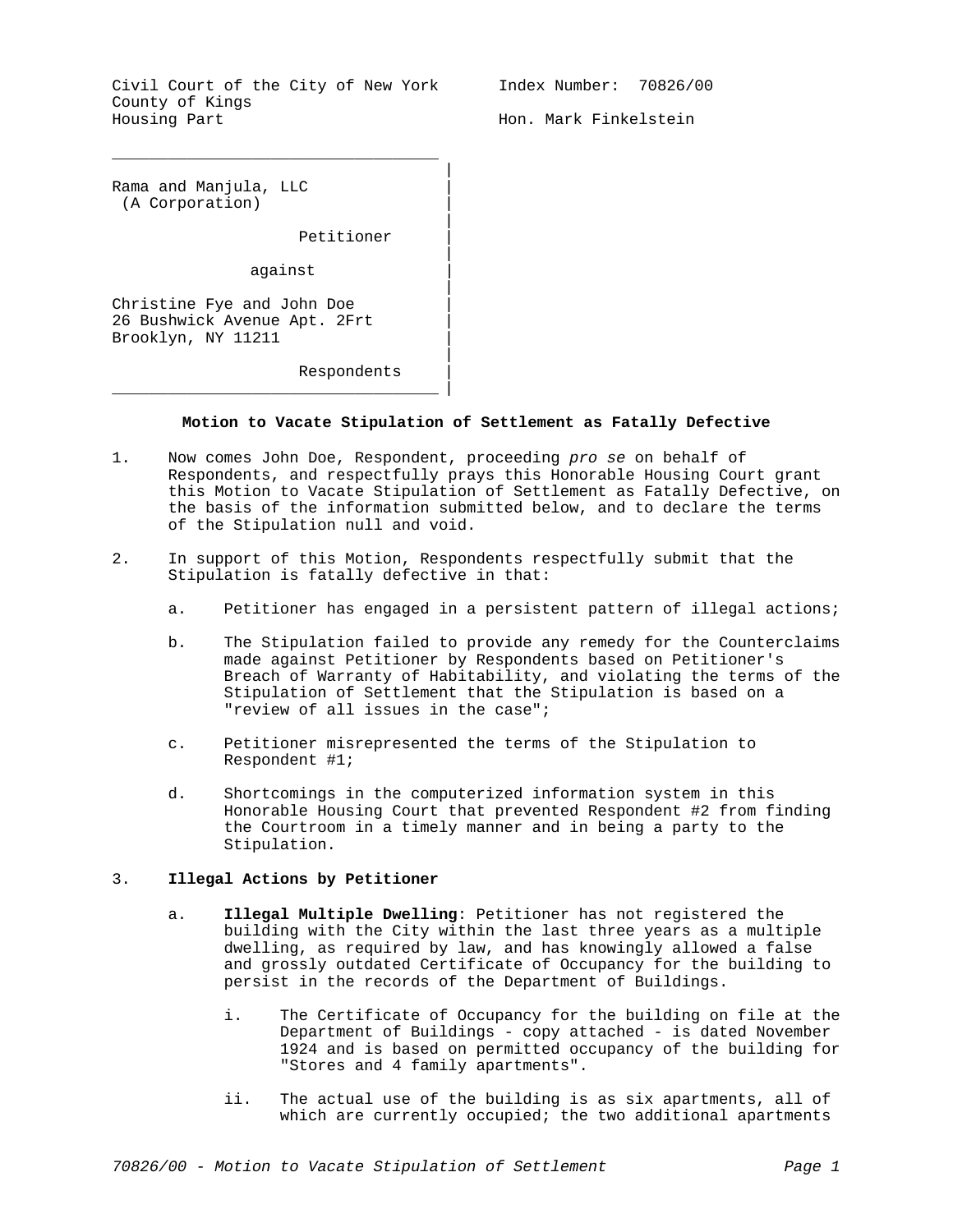- on the ground floor - have been converted from the former store and from a garage.

- iii. According to information provided by a tenant in one of the ground floor apartments, Petitioner acknowledged that the building did not have a valid Certificate of Occupancy at the time petitioner rented the apartment, and has failed to comply with the tenant's request for Petitioner to file a true Certificate of Occupancy.
- iv. Petitioner has failed to post a copy of the Certificate of Occupancy, and other information that is required by law to be posted in a multiple dwelling, in any visible part of the building.
- v. Respondents respectfully submits that the actions and inaction - of Petitioner by no means represent an isolated case on Petitioner's behalf, and are indicative of a systematic pattern of illegal actions by Petitioner:
	- (1) When discussing this case with a Counselor at St. Nicholas Neighborhood Preservation Corporation, Resident #2 was informed that Petitioner - under the names of a number of different corporations - has been the subject of numerous complaints by Petitioner's tenants.
- b. **Interest on Security Deposit**: Petitioner's failure to comply with the law concerning the building's Certificate of Occupancy can not be used as a justification for evading the responsibility of owners of building with six or more apartments to deposit Residents' security deposit in an interest-bearing account.
	- i. Any Stipulation of Settlement must therefore require Petitioner to pay full interest on Residents' security deposit at such time as Residents vacate the apartment from the time the security deposit was made.
- c. **Retaliatory Refusal to Renew Lease**: Petitioner's refusal to renew Respondents' lease was illegal, as it was in direct retaliation for Respondents' complaint to the Heating Department that resulted in a citation against Petitioner.
	- i. Petitioner's agent admitted to Respondents that Petitioner's refusal to renew the lease was retaliatory.
	- ii. Petitioner's illegal failure to file a Certificate of Occupancy can not be permitted to exempt Petitioner from requirements of the law the prohibit Petitioner from for less than six apartments does not provide Petitioner with immunity from the retaliatory non-renewal of the lease, as Petitioner has illegally failed to file a true Certificate of Occupancy.
- d. **Improper Service**: Petitioner provided false and misleading information to the Court in the copy of the Five Day Notice that had been served on Respondents and in the sworn affidavit of Petitioner's process server.
	- i. **False Affidavit of Process Server**: The Certificate of Service provided to the Court by Petitioner was false. No copies of the Five Day Notice were posted on the door of the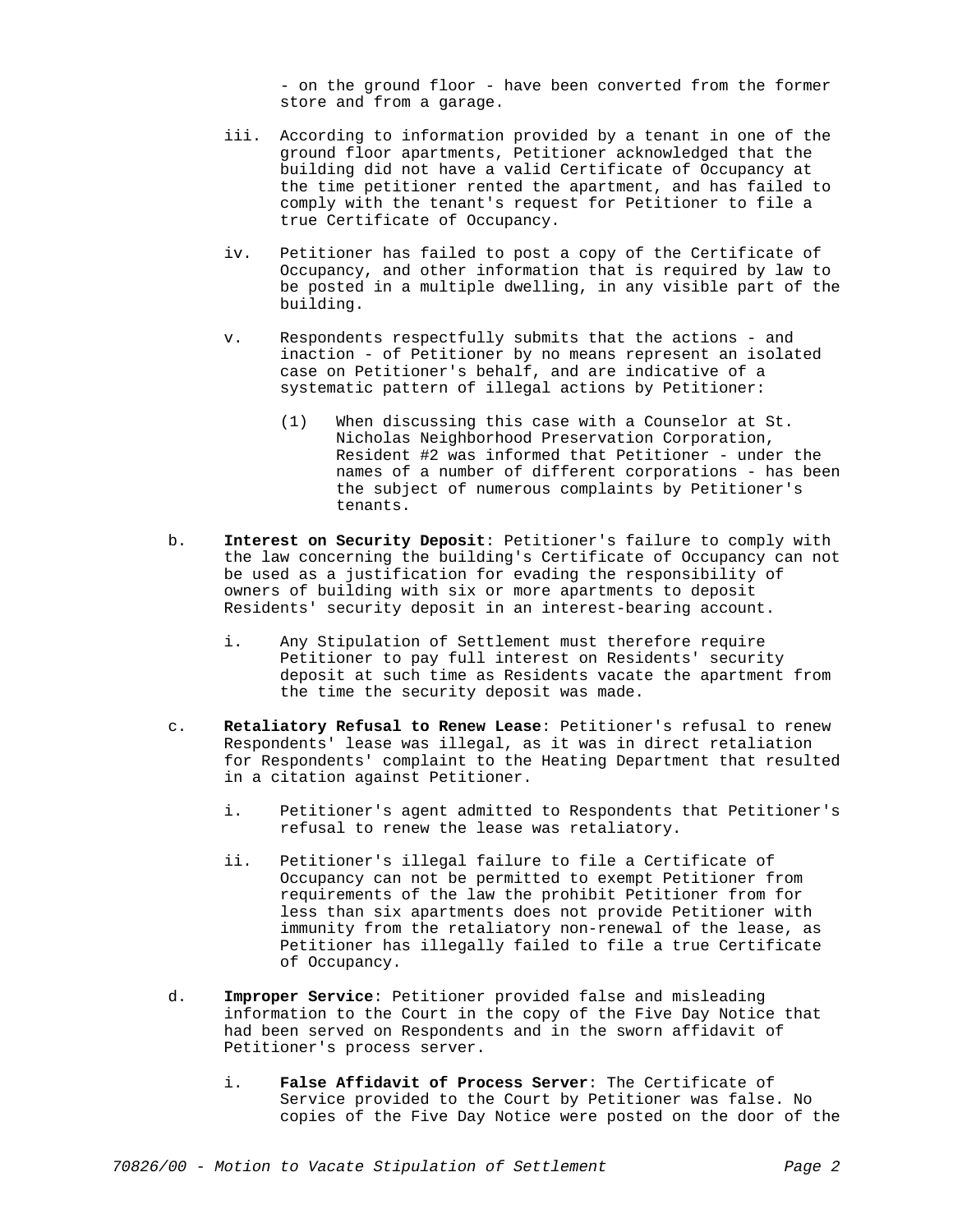property on 15 April 2000 as claimed in the process server's sworn statement. Respondents also did not receive a copy of the Notice either by Certified Mail or by regular first class mail, nor did Respondents receive a notice of attempt to deliver Certified Mail from Petitioner.

- ii. **Actual Date of Service**: Petitioner's process server eventually did serve Respondents with a copy of the Five Day Notice - at approximately 10 am on the morning of April 20 three days before the date of required payment. Respondent #2 is aware of the time, as he had just left the building when he was approached by a man who asked if Respondent #1 was in the building; Respondent #2 answered that she was not, and the man asked to be let into the building so he could deliver a notice to her. At that time, Petitioner's process server did not post a copy of the notice "upon a conspicuous part" of the property, but slipped it under the door of Respondents' apartment.
- iii. **Failure to Comply with Five Day Notice Requirement**: The Five Day Notice that was finally served on Respondents on April 20 bore the date April 13, 2000, and stated that "You are required to pay by 04/23/00 which is more than five days from the date of service of this notice."
- iv. **Respondents' response to Petitioner re Five Day Notice**: On reading the defective Five Day Notice that was delivered on 20 April, Respondents telephoned Petitioner and left a clearly-worded voice mail message stating that the Notice was not valid as it contained false information on the date of service and that it failed to provide the minimum of five days notice as required by law.
- 4. **Breach of Warranty of Habitability**: Petitioner has failed to maintain a habitable apartment, and has been grossly negligent in his persistent failure to correct a large number of defects in Respondents' apartment, and in the building as a whole, that have been reported to Petitioner by Respondents. Petitioner has persistently failed to correct the problems despite Respondents' repeated requests to Petitioner. The defects, forming the basis for Residents' Counterclaim against Petitioner, include the following:
	- a. **Door Bell**: Petitioner has failed to provide a functioning door bell to Respondents' apartment. The door bell to Respondents' apartment has not worked for the two years Respondent #2 has occupied the apartment. This has resulted in substantial delays and inconvenience to Respondents when efforts have been made to receive important Certified Mail and overnight mail and packages and has cause inconvenience for Respondents' visitors.
	- b. **Security**: Petitioner has failed to correct serious security violations in the building.
		- i. **Outside Front Door**: In wet weather in the summertime, the outside front door of the building frequently fails to close automatically, with the result that on numerous occasions, Respondents have arrived at the building and found the front door not to have closed properly, allowing unrestricted entry to the building to any passerby, especially given the condition of the inner door that offers no barrier to entry.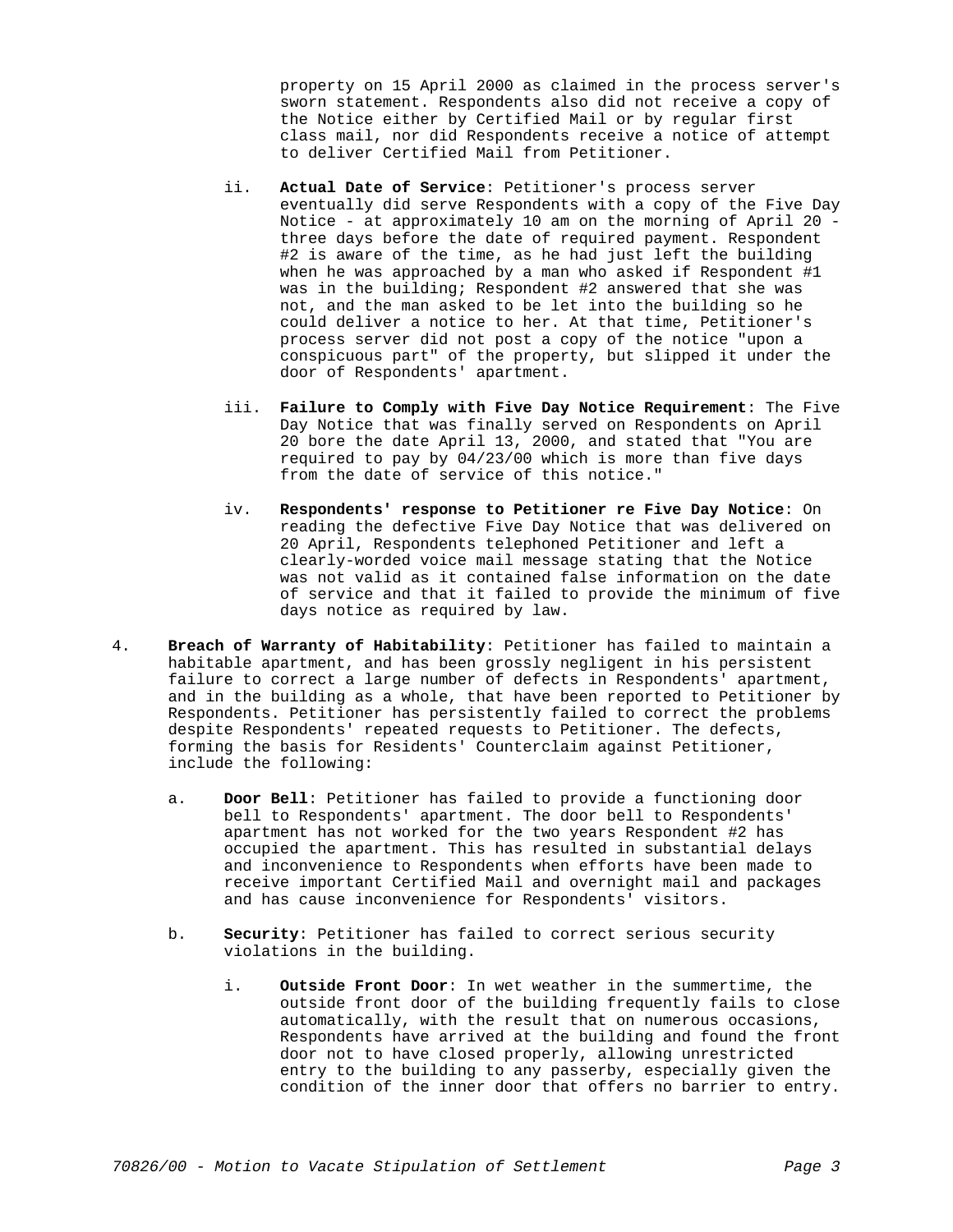- ii. **Inside door**: The lock on the inner door to the building can easily be pushed open - e.g. with a credit card, or piece of cardstock. Anyone who is able to enter the front door of the building can also reach the inside of the inner door by pushing back an unattached wire grille. (Respondents have taken photographs of this and other conditions, and are prepared to present the photos as evidence at a trial of Residents' Counterclaim.
- c. **Cleanliness**: Petitioner has not cleaned the stairs and hallway since Petitioner purchased the building, and both are in filthy condition.
- d. **Hot water**: Petitioner has failed to provide an adequate supply of hot water at a reasonable temperature. The hot water in Respondents' apartment has been very erratic. The hot water alternates between either scalding hot - seemingly above the legal maximum for apartments in New York City - and becoming cold very quickly.
	- i. **Discomfort, Denial of Opportunities for Relaxation**: Petitioner's failure to provide adequate hot water has resulted in Respondents very rarely being able to enjoy the opportunity of the relaxation of a hot bath. Respondent #2 normally works very long hours, and during the month of December 1999, his workload was even heavier than usual as he had undertaken major responsibilities for last-minute global dissemination of community-based contingency plans for potential Y2K disasters and he was frequently working as much as eighteen hours a day, and was sorely in need of the relaxation of a hot bath.
	- ii. **Inspection**: Respondents had complained repeatedly to Petitioner about the lack of heat. On one such particularly intolerable occasion, Respondents submitted to Petitioner that there are City laws concerning the provision of adequate heat. Petitioner told Respondents to report this. Respondents did so, and an Inspector visited the building, confirmed the violation, and issued a citation to Petitioner.
	- iii. **Retaliatory Non-Renewal of Lease**: Following this incident, Petitioner sent Respondents a letter (attached) refusing to renew the lease. Petitioner's agent subsequently admitted to Respondents - in the context of yet another effort by Respondents to have Petitioner correct a problem - that the refusal to renew the lease was in retaliation for the complaint and the citation.
	- iv. **Respondents' Lack of Response to Notice of Non-Renewal**: Since Petitioner's refusal to renew the lease clearly constituted an illegal retaliatory response - and was confirmed to be so by Petitioner's agent - Respondents considered it was not even worthy of a response.
- e. **Heat**: Petitioner has failed to provide adequate heat. The heating system in the building is severely dysfunctional, resulting in frequent failure to provide heat to Respondents' apartment in the winter, and providing unneeded and unwanted heat in warm weather.
	- i. After Respondents' repeated complaints, Petitioner eventually installed a new thermostat - with a locked cover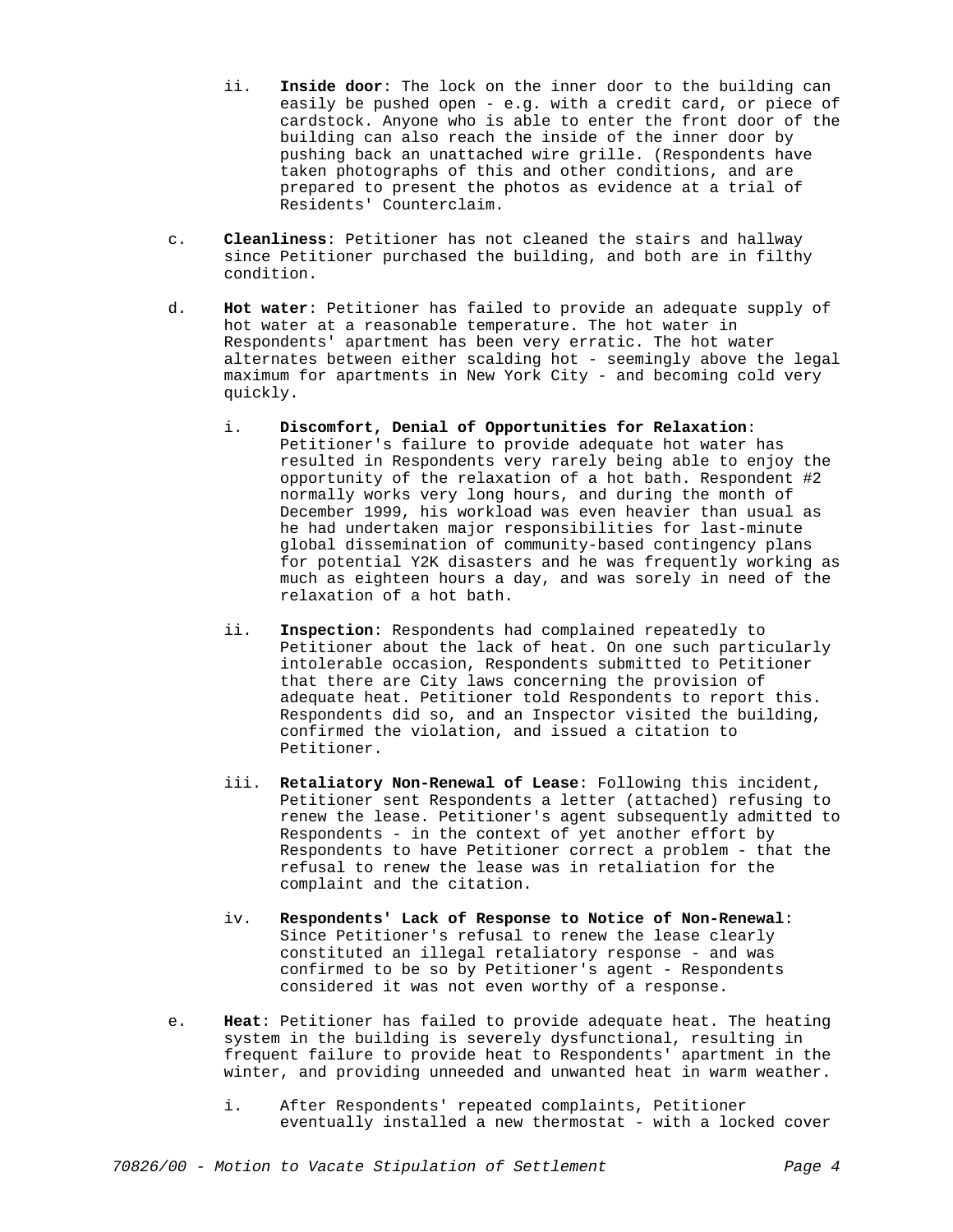that prevents Respondents from adjusting the temperature in the second floor hallway opposite a window.

- (1) Initially, the new thermostat did nothing to correct the lack of heat, however, Respondents discovered that by opening the window and allowing freezing air to come into the building, this was often, but not always, sufficient to start up the furnace and provide heat to Respondents' apartment.
- (2) Respondents were reluctant to use this improvised means of activating the thermostat as it is extremely wasteful of energy, and Respondent #2 has had a lifelong commitment to energy conservation, and a primary focus of his work for the past eleven years has involved participation in numerous United Nations Conferences and other proceedings relating to sustainability and to the responsible use of the Earth's finite natural resources.
- ii. On the occasions when the heat does come on, Respondents' apartment tends to become overheated very quickly - even though Respondents have turned off all but one radiator; Respondents' only available remedy has been to open a window.
- iii. The lack of heat in Respondents' apartment meant that the main bedroom, which has no radiator in it, was frequently too cold to allow Respondents to sleep in reasonable comfort, requiring Respondents to move the bed into the living room for most of the winter. This has effectively required Respondents to forfeit normal use of part of the apartment, and has interfered with the normal use of the living room.
- iv. The defects in the heating system have persisted since the date of the Stipulation. In the midst of the unusual spells of hot and cold weather in the recent past, the behavior of the heating system can only be described as bizarre. On many recent days of warm and hot weather, the heat has come on in Respondents' apartment, while on the unseasonably cold days, there has been no heat.
- v. Respondents have maintained records of some of the worst episodes of malfunctioning of the heating system, and can also provide relevant narrative description of these episodes.
- f. **Stove**: Petitioner has failed to repair or replace a gas stove that has only one working burner, resulting in great inconvenience to Respondents when preparing meals.
- g. **Sink**: Petitioner has failed to repair a leaking drain from the sink.
- h. **Failure to provide access to Meters**: Petitioner has failed to access to meters for gas and electric service. This failure has resulted in Respondents twice having had to pay a \$25 penalty to Con Edison.
- i. **Garbage and Recycling**: Petitioner has only provided four garbage cans to serve the six apartments - one of the cans is for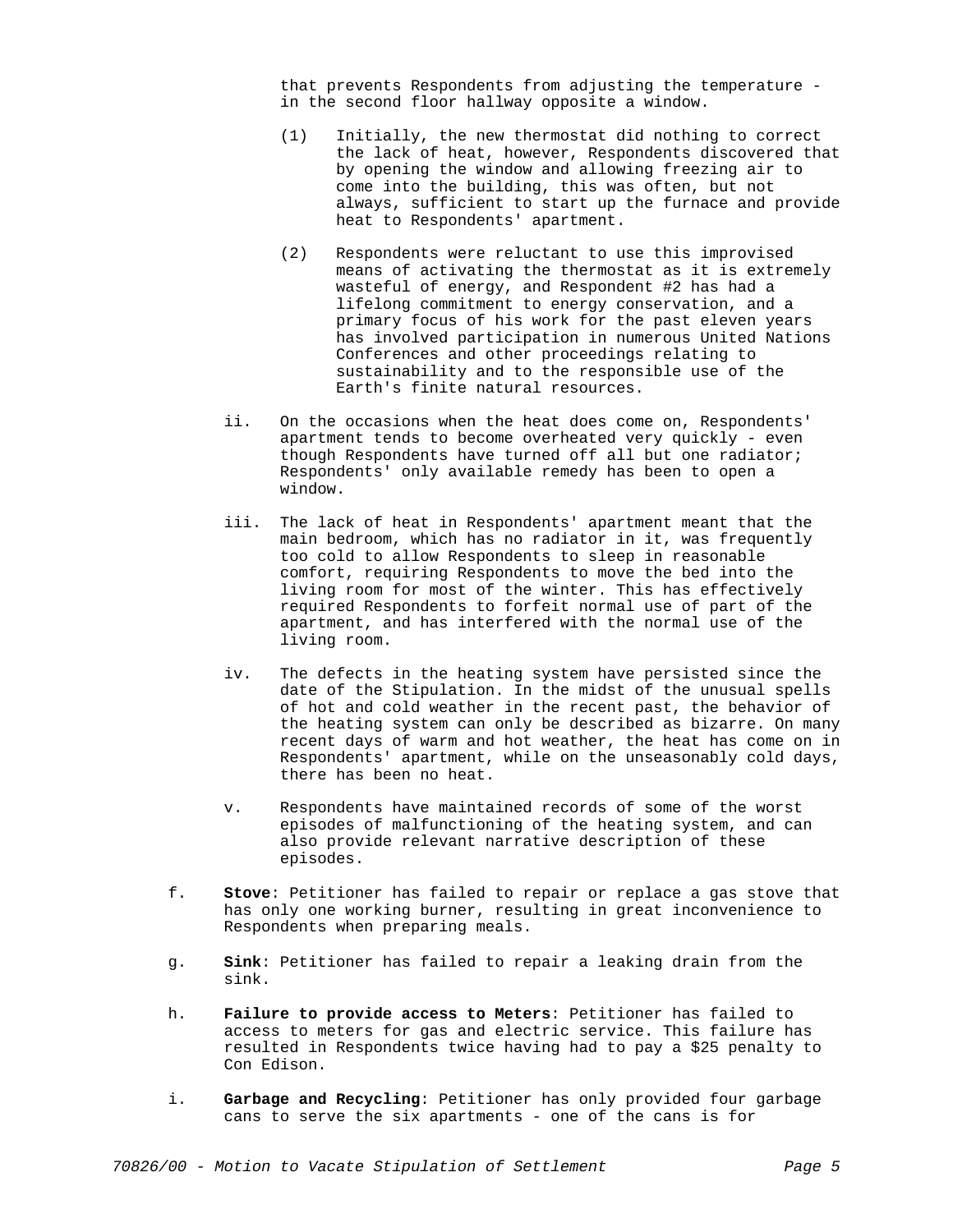recycling. The garbage area is always a mess, and there is usually not enough room in the cans to place one's garbage or recycling materials.

- j. **Graffiti**: Petitioner has made no effort to remove a growing body of graffiti on the outside walls.
- 5. **Misrepresentation of Terms of Stipulation**: Petitioner through his attorney - had misrepresented the terms of the Stipulation to Respondent #1 as follows:
	- a. Petitioner did not advise Respondent #1 that the Stipulation included the two payments of \$800 due under the terms of the Stipulation on 15 June 2000 and 1 July 2000
	- b. Petitioner represented to Respondent #1 that the Stipulation included two months of free rent - for the months of June and July 2000 - however no reference was made to these terms in the Stipulation.
		- i. An examination of the payments called for in the Stipulation reveals that Petitioner had sought rent for one month more than was due, and would have only provided for one month's rent-free occupancy of the apartment.
	- c. Petitioner persuaded Respondent #1 to agree to the Stipulation despite her communicating clearly to him that:
		- i. She wanted the matter to go to trial.
		- ii. She did not want to agree to the terms to any Stipulation without full consultation with Respondent #2 - her husband and a named Respondent in the proceedings before this Court.
	- d. Petitioner stated to Respondent #1 that Respondents would not be able to reach a more favorable settlement if the matter were to go to trial.
- 6. **Effective Denial of Opportunity for Respondent #2 to Participate in Proceedings**: Respondent #2 was effectively denied the opportunity to participate in the pre-trial negotiations; had he been able to participate he would not have agreed to the Stipulation as it was written.
	- a. **Failure of the Court to Provide Timely Information of Location of the Courtroom**: The Court was unable to provide Respondent #2 with timely information as to which Courtroom the matter was being heard in, preventing him from reaching the Courtroom in time to participate in pre-trial negotiations with Petitioner.
		- i. Respondent #2 not being in possession of a copy of the Court document indicating the number of the Courtroom proceeded to Room 203 on the advice of a Courtroom employee.
		- ii. When Respondent #2 after a lengthy wait in the Information line in Room 203 - culminating in a period of approximately 15 minutes when the Court Officer staffing the Information window was absent from the window - asked the Court Officer at the Attorney window if she could look up the case. When Respondent #2 gave her the name of Respondent #1, the Officer informed him that there was no such case in the computer. When Respondent #2 stated that he knew the matter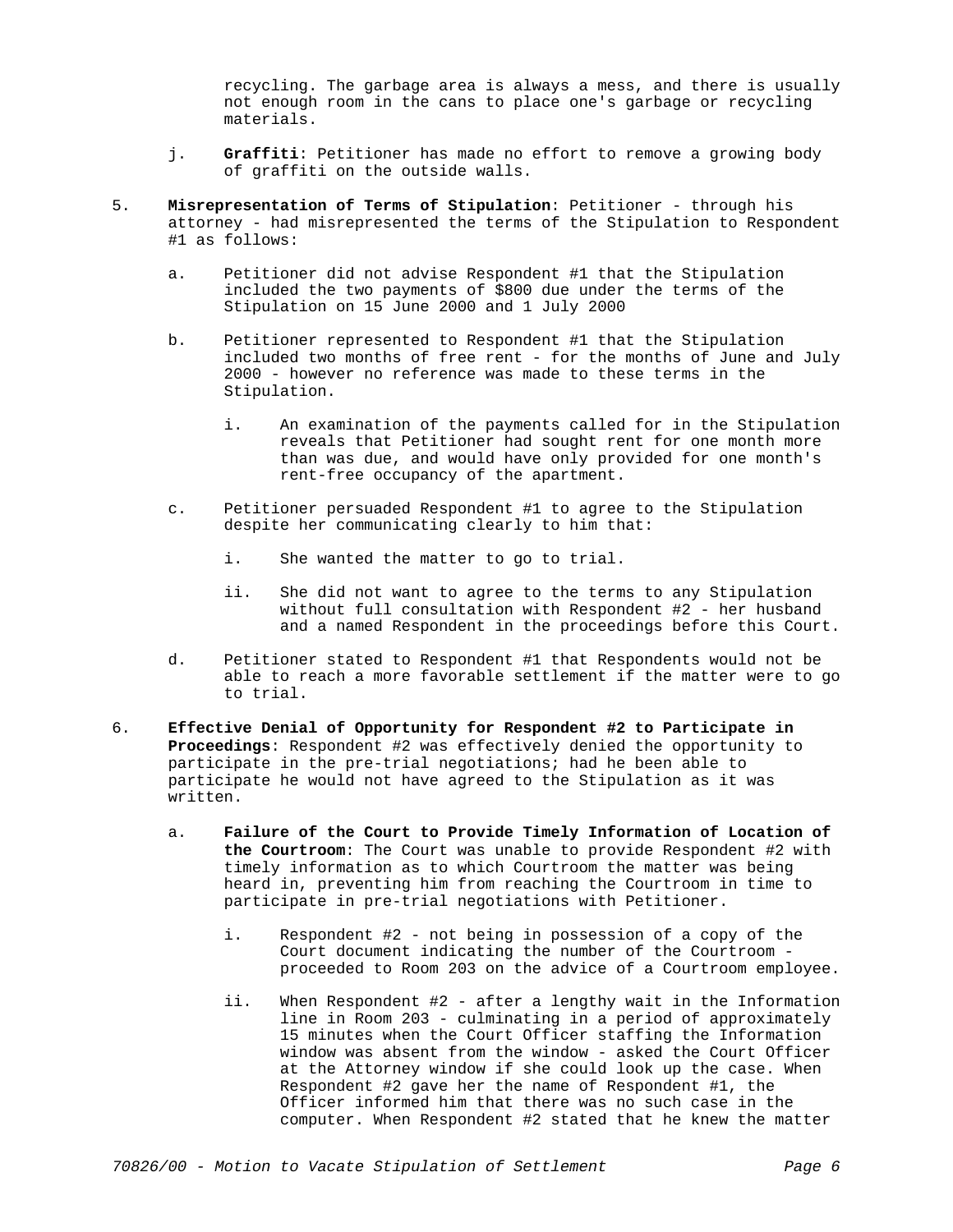was scheduled, and also gave her the address of the property, the Court Officer at the Attorney Window in 203 looked again in the computer, and still was unable to find any record of the matter; she suggested to Respondent #2 that perhaps the matter was being heard as a Small Claims matter and directed him to the appropriate window.

- iii. Respondent #2 then proceeded to the Small Claims information window, again with no success; from there he was advised to go to another floor, once again without success in locating any information about the case or where it was being heard.
- iv. Respondent #2 eventually returned to the Information window in Room 203. This time, the Court Officer was present at the Information window; he was also initially unable to find a record of the case. After Respondent #2 insisted that the case was scheduled, the Court Officer then asked if there were other persons named in the proceedings; when informed by Respondent #2 that he had been included as John Doe, the Court Officer was finally able to identify the case and to provide Respondent #2 with the location of the Courtroom.
- b. When Respondent #2 finally arrived at the correct Courtroom, Respondent #1 described to him the terms of the Stipulation as they had been presented to her (i.e. without reference to the \$800 payments due on 6/15/00 and 7/1/00 and as including no rent for the months of June and July), and informed Respondent #2 that she had already signed the Stipulation - despite her reservations about its terms, and her desire that the case go to trial - but that it had not yet been presented to the Judge for approval.
	- i. Respondent #2 reluctantly agreed to the terms of the Stipulation as described to him by Respondent #1, despite Respondents' conviction that the persistent failure of Petitioner to correct Housing Code violations and the grossly negligent manner in which Petitioner had managed the property (described below) were of such magnitude that Respondents would prevail at a Court Trial.
	- ii. Based on the understanding of the Stipulation as it had been represented to Respondent #1, Respondent #2 consented to Respondent #1 proceeding with having the Stipulation approved by the Judge.
	- iii. At the time of the Court date, Respondent #2 had been engaged in the preparation of critical recommendations for a major conference that was to be held at the United Nations from 22-26 May for which Respondent #2 was in a position of substantial responsibility. Respondent #1 suggested that Respondent #2 go to Respondents' automobile, where he was able to resume work on the recommendations on his portable computer.
- 7. **Respondents' Counterclaim**: In the face of Petitioner's persistent and gross failure to correct the defects in the apartment and the building, Respondents decided to withhold payment of rent until the problems were corrected to Respondents' satisfaction. Respondents respectfully request that this Honorable Housing Court order Petitioner to:
	- a. Correct all the above-noted defects of the apartment and common areas of the building;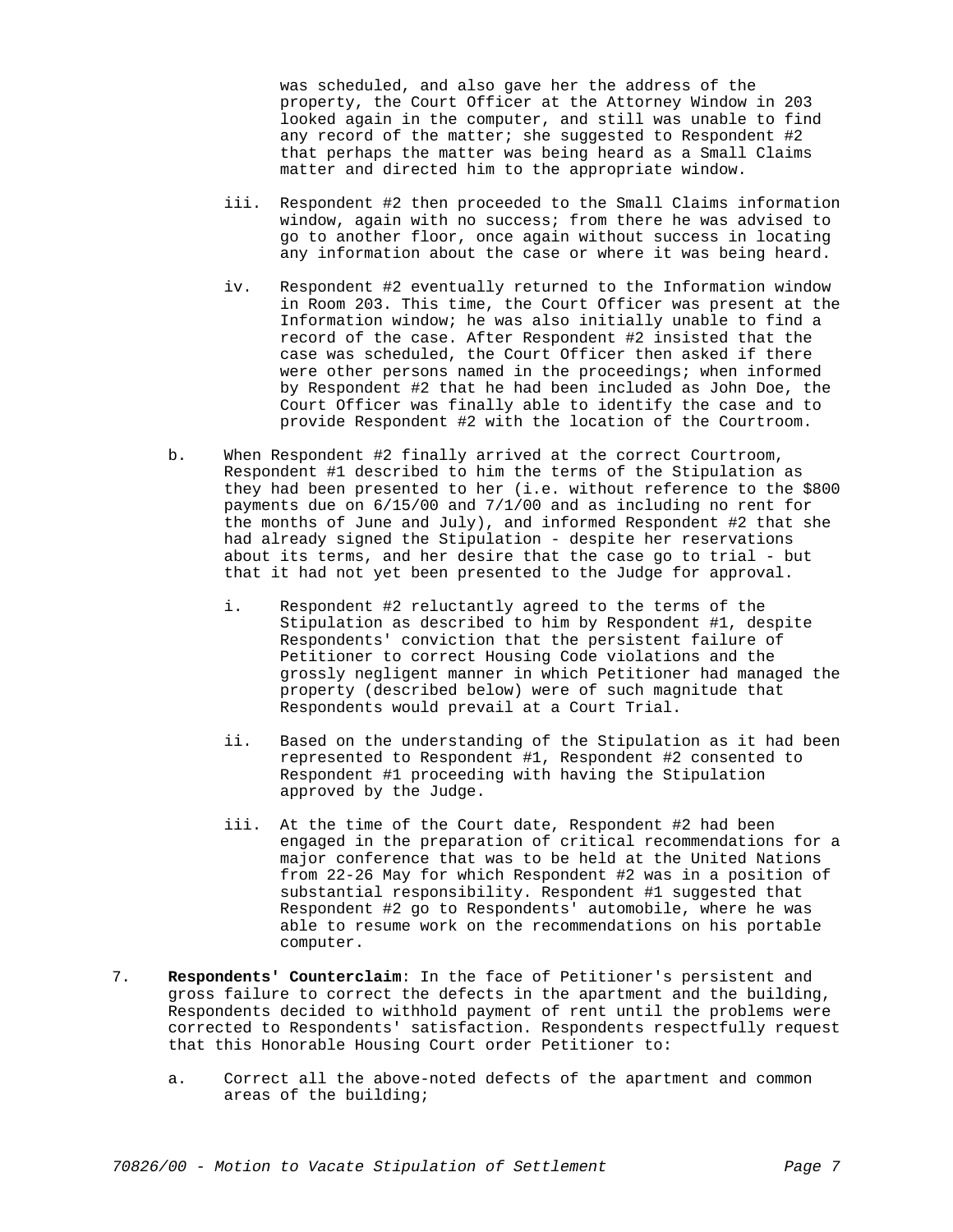- b. Make payment or issue credit against future rent due of two month's rent (\$1,600 ) -in compensation for the discomfort, inconvenience and damages suffered by Respondents over the past two years;
- c. File a true Certificate of Occupancy for the building and post it and other requisite information in a conspicuous part of the building;
- d. Provide Residents with the opportunity to renew the lease to the apartment;
- e. Place Residents' security deposit (\$750) into an interest-bearing account immediately, and add \$160 to that account to make up for the interest that would have been earned by that deposit at 8% per annum interest in the two and a half years since Petitioner purchased the building.
- 8. **Establish Escrow Account**: Respondents further respectfully request that this Honorable Housing Court establish an escrow account to hold future rent payments from Respondents until the requisite repairs are made by Petitioner.
- 9. **Apologies for Delays in Filing of this Motion**: Respondents respectfully pray that this Honorable Housing Court accept Respondents' apologies for the delay in filing this Motion, taking into consideration the following:
	- a. **Burdensome and Time-Consuming Procedures**: The requirements of this Honorable Housing Court are unduly burdensome and inequitable for parties who are unable to afford the services of an attorney, and fail to make appropriate or effective use of modern technology that is now routinely used in the conduct of business, and that could greatly enhance the equitable and timely administration of justice and the law in this Honorable Housing Court.
		- i. **Service of Documents**: Current procedures fail to allow for the provision for timely, efficient and inexpensive procedures for service of documents that could be readily made available through well-designed protocols and procedures for the use of electronic mail and standard electronic forms.
		- ii. **Comprehensive, Accessible Information Systems**: The task of gaining access to facts and records that are necessary for this Honorable Housing Court - for example, access to Certificates of Occupancy and records of complaints and citations - is burdensome for all parties, including this Honorable Housing Court. These burdens can be greatly lessened for all parties through the application of readily available relational database and Internet technologies.
		- iii. **Particular Burdens of Respondents in this Case**: Respondent #2 has had longstanding responsibilities in his more than full-time *pro bono* work as United Nations Representative and Information Ecologist for Information Habitat: Where Information Lives, a Non-Governmental Organization in Special Consultative Status with the Economic and Social Council of the United Nations, during the period immediately following the time of the Court hearing.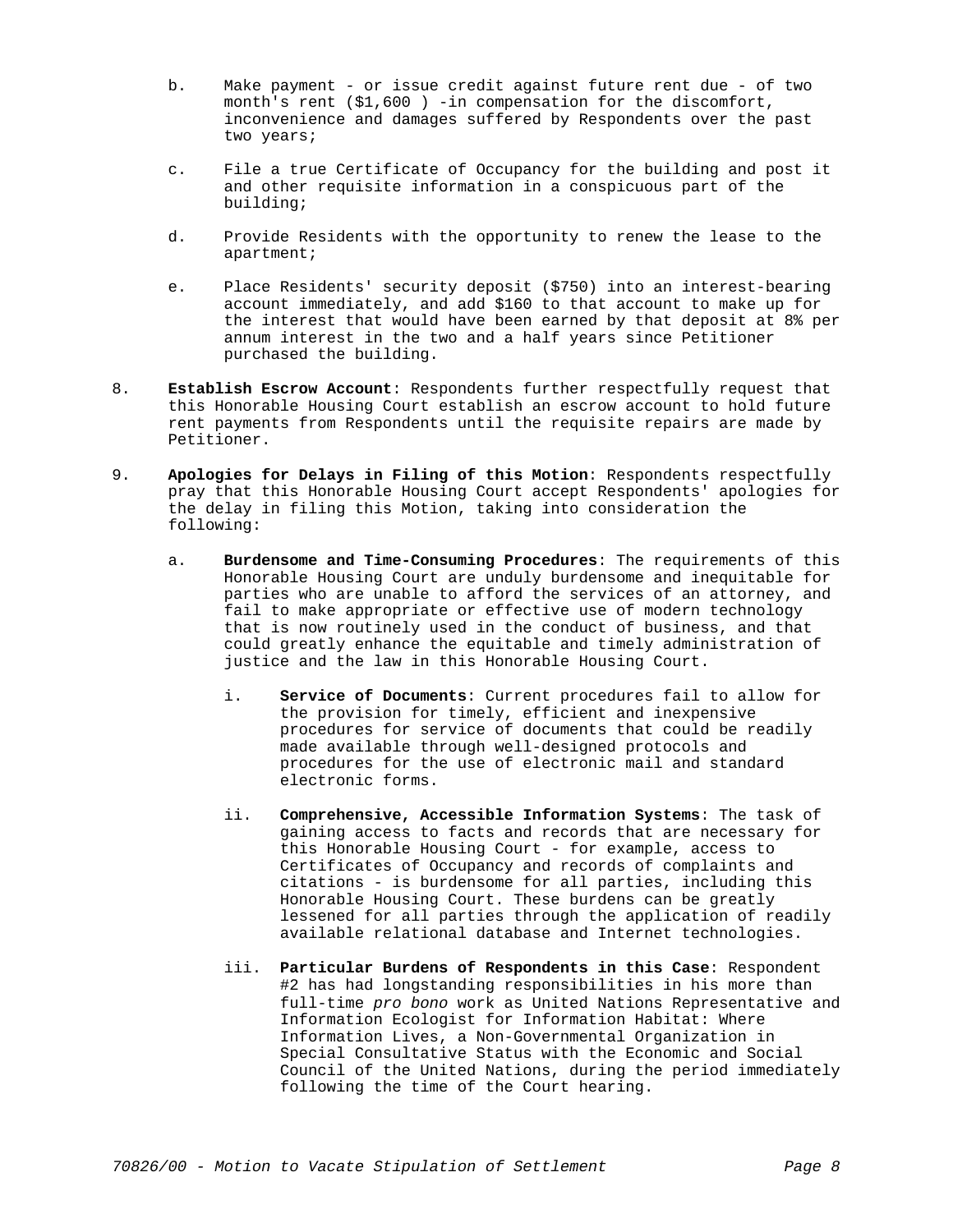- (1) In particular, Respondent #2 has had major obligations as a member of the Executive Committee, Coordinator for Information and Communication, and Convenor of an Information Ecology Working Group for the Millennium Forum that was held at United Nations Headquarters in New York from 22-26 May and that was attended by more than 1,200 representative from non-governmental organizations from over 100 countries.
- (2) Respondent #2 has been required to devote intensive time and energy to address critical follow-up matters to the Forum in the period since then, in addition to other pressing responsibilities - responsibilities that have been made substantially more difficult in the face of his need prepare this Motion and to engage in research and consultation on matters of law and fact to defend Respondents' home against the illegal actions of Petitioner and the defective Stipulation of Settlement.
- (3) Respondent #2 also faces major responsibilities in the broader context of his duties on behalf of Information Habitat, including planning and preparations for a major initiative to be launched on the 20 June 2000, the Summer Solstice / Mid-Summer's day, and in conjunction with final preparations for his key support role in a major women's peace initiative in Sierra Leone.
- 10. On the basis of the information presented above, Respondents respectfully pray that this Honorable Court grant this Motion to Vacate Stipulation of Settlement as Fatally Defective, and to declare the terms of the Stipulation null and void; and to order a trial on the basis that takes full cognizance of Respondents' Counterclaim.
- 11. Respondents further pray that this Honorable Housing Court will consider a comprehensive set of remedies that Respondents is in the process of completing that include:
	- a. Modernizing the system for administration of this Honorable Housing Court through the appropriate use of information and communication technology.
	- b. Taking into consideration international agreements relating to sustainable and ecologically sound housing - including Agenda 21 adopted at the 1992 Earth Summit and the 1996 Habitat Agenda adopted at the Second United Nations Conference for Human Settlements (Habitat II). Both of these agreements have been signed by the United States Government, and include agreements to involve local units of government in their implementation.
		- i. Respondents further stipulate as fact that the United Nations Centre for Human Settlements (UNCHS) has launched a Global Campaign for Secure Tenure as a central element of its follow-up to Habitat II, and will be hosting a panel discussion at United Nations Headquarters on Wednesday 14 June 2000.
		- ii. Respondents respectfully gives notice to this Honorable Housing Court of their intention to present the instant case as a Case Study for the Global Campaign for Secure Tenure, and to present it as such at the forthcoming panel discussion and to other interested parties, as it represents